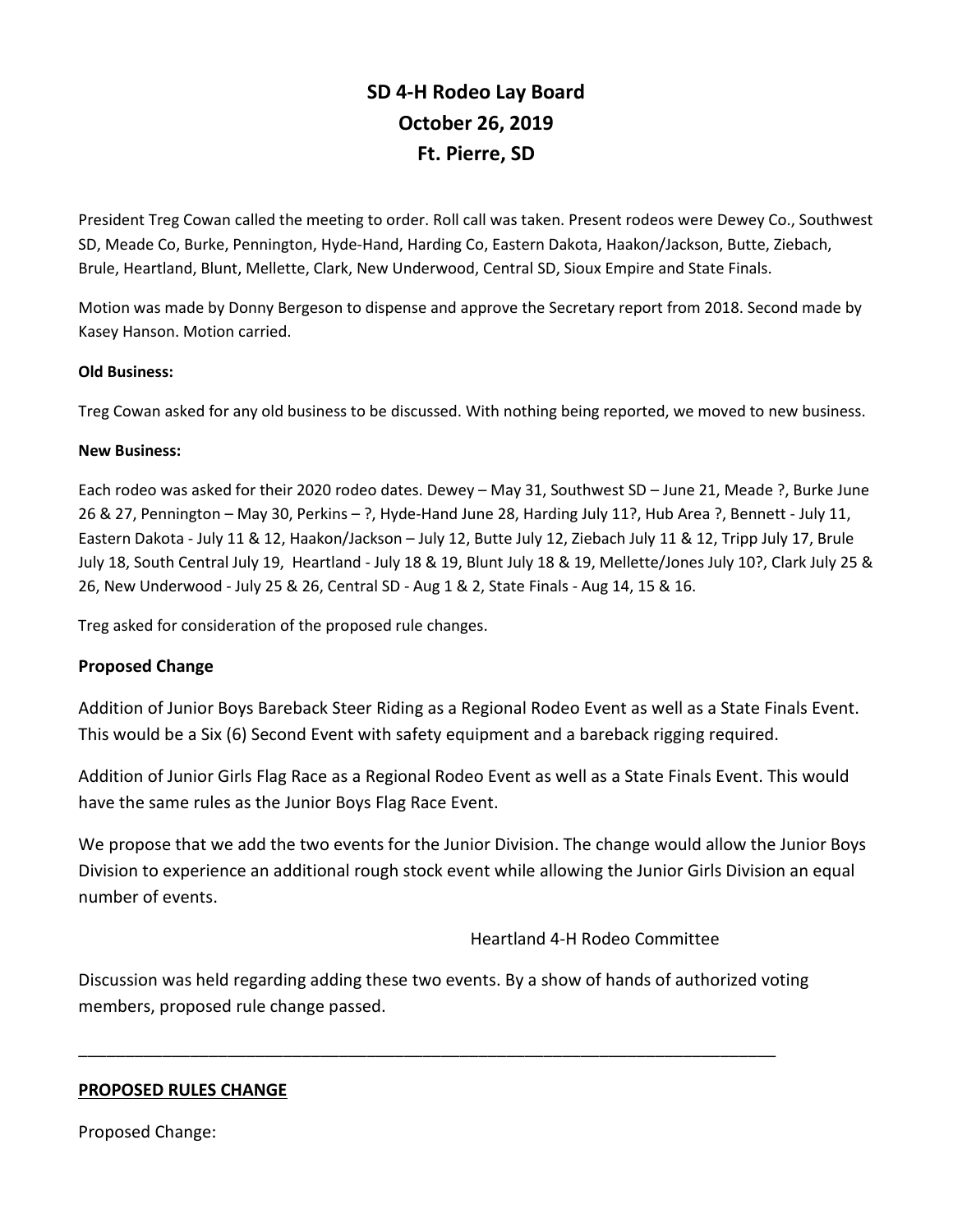- Replace Flag Race Event with Bareback Steer Riding as a Regional Rodeo Event as well as a State Finals Event.
- Bareback Steer Riding would be a six second event. Safety equipment would be required, including, mouth piece, helmet and vest.
- Bareback Riggin will be required.

Rough Stock in South Dakota has been declining over the past several years. The Flag Race Event does not prepare youth for any other rodeo events. The change would allow the junior division to experience and hopefully encourage rough stock events on the senior level. Similar to bull riding.

## Tyson Paxton

Treg Cowan called for vote on proposed rule change. Change failed to pass.

## **Proposed Rule Addition**

## **(addition in BOLD)**

## AMBASSADOR CONTEST SUGGESTED GUIDELINES

Each approved county 4-H rodeo is encouraged to have both a Junior and Senior ambassador contest.

\_\_\_\_\_\_\_\_\_\_\_\_\_\_\_\_\_\_\_\_\_\_\_\_\_\_\_\_\_\_\_\_\_\_\_\_\_\_\_\_\_\_\_\_\_\_\_\_\_\_\_\_\_\_\_\_\_\_\_\_\_\_\_\_\_\_\_\_\_\_\_\_\_\_\_\_\_\_

## **To be eligible to enter the Ambassador contest at the regional rodeo level, each contestant must also enter at least one other rodeo event at the same rodeo in which they enter the Ambassador contest.**

The State 4-H Finals Ambassador Contest will be open to Senior Ambassador candidates only.

Each State 4-H Finals Ambassador Contestant candidate shall submit a 5" x 7" picture and bio to the State 4-H Rodeo Ambassador Committee following qualification at a county – sponsored rodeo.

Page 16 of the 4-H Rodeo Rules and Regulations

Submitted by Kathy Monnens

Treg called for vote on proposed rule change. Rule change passed.

## **PROPOSED RULES CHANGE**

Update the current safety equipment rule to follow the High School Rule Book.

• Include helmets as mandatory equipment for both Jr Cattle Riding and Sr. Bull Riding.

\_\_\_\_\_\_\_\_\_\_\_\_\_\_\_\_\_\_\_\_\_\_\_\_\_\_\_\_\_\_\_\_\_\_\_\_\_\_\_\_\_\_\_\_\_\_\_\_\_\_\_\_\_\_\_\_\_\_\_\_\_\_\_\_\_\_\_\_\_\_\_\_\_\_\_\_\_\_

\_\_\_\_\_\_\_\_\_\_\_\_\_\_\_\_\_\_\_\_\_\_\_\_\_\_\_\_\_\_\_\_\_\_\_\_\_\_\_\_\_\_\_\_\_\_\_\_\_\_\_\_\_\_\_\_\_\_\_\_\_\_\_\_\_\_\_\_\_\_\_\_\_\_\_\_\_\_

Discussion was held. Treg called for vote. Rule change passed.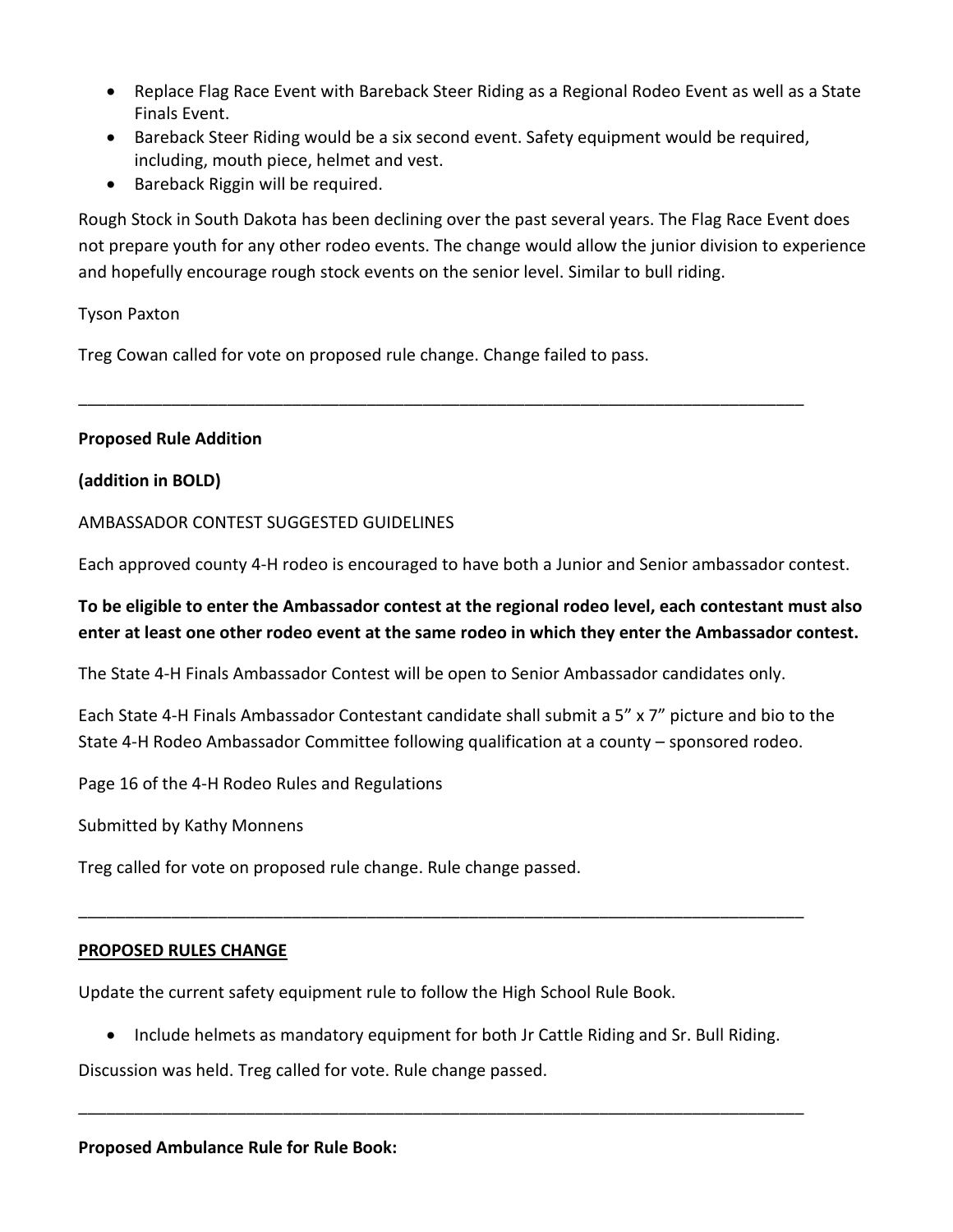It is required by the SD 4H Finals Board that an ambulance be on grounds at all SD 4H Regional and State Finals Rodeos. The ambulance must have an AED on board, along with first aid equipment and necessary equipment to maintain an emergency airway if situation arises. The ambulance must be manned by qualified EMT's.

In the event the ambulance garage is within 2 blocks of the rodeo grounds or the nearest hospital is within several blocks of the rodeo grounds/arena, then it is acceptable for EMT's to have a UTV vehicle with backboard, AED and airway supplies. But at all times, qualified EMT's and equipment need to be present.

In the event the Ambulance or EMT's leave the ground, the rodeo will halt until they return or another Ambulance replaces.

Discussion was held on the wording of the proposed rule change. Jeremy Stevens, Burke, made motion that the Lay Board Directors reword and rule change to pass. Cheryl Severson, Clark, 2<sup>nd</sup> the motion. Motion passed with rewording by Lay Board directors.

## **Summary**

Propose to allow proxy voting for regional rodeo representatives that cannot attend annual meeting.

\_\_\_\_\_\_\_\_\_\_\_\_\_\_\_\_\_\_\_\_\_\_\_\_\_\_\_\_\_\_\_\_\_\_\_\_\_\_\_\_\_\_\_\_\_\_\_\_\_\_\_\_\_\_\_\_\_\_\_\_\_\_\_\_\_\_\_\_\_\_\_\_\_\_\_\_\_\_

## **Overview**

Currently only voting is allowed if members are in attendance to the annual meeting. The proposal would allow proxy voting if regional rodeo representatives are unable to attend. This would facilitate increased votes and additional input from all rodeos statewide.

\_\_\_\_\_\_\_\_\_\_\_\_\_\_\_\_\_\_\_\_\_\_\_\_\_\_\_\_\_\_\_\_\_\_\_\_\_\_\_\_\_\_\_\_\_\_\_\_\_\_\_\_\_\_\_\_\_\_\_\_\_\_\_\_\_\_\_\_\_\_\_\_\_\_\_\_\_

Discussion was held. Treg called for vote, rule change failed.

## **Summary**

Propose to move SD 4H Rodeo Finals to the 2<sup>nd</sup> week of August in year 2020.

## **Overview**

In some calendar years; High School Sports conflicts with 4H Rodeo Finals. This happens even as efforts have been made to try and accommodate both. Contestants are forced to choose between rodeo and sports. This proposal would eliminate anyone having to make this choice regardless of how the calendar falls or sports schedules.

\_\_\_\_\_\_\_\_\_\_\_\_\_\_\_\_\_\_\_\_\_\_\_\_\_\_\_\_\_\_\_\_\_\_\_\_\_\_\_\_\_\_\_\_\_\_\_\_\_\_\_\_\_\_\_\_\_\_\_\_\_\_\_\_\_\_\_\_\_\_\_\_\_\_\_\_\_\_

Discussion was held regarding proposed rule change. Rule change failed.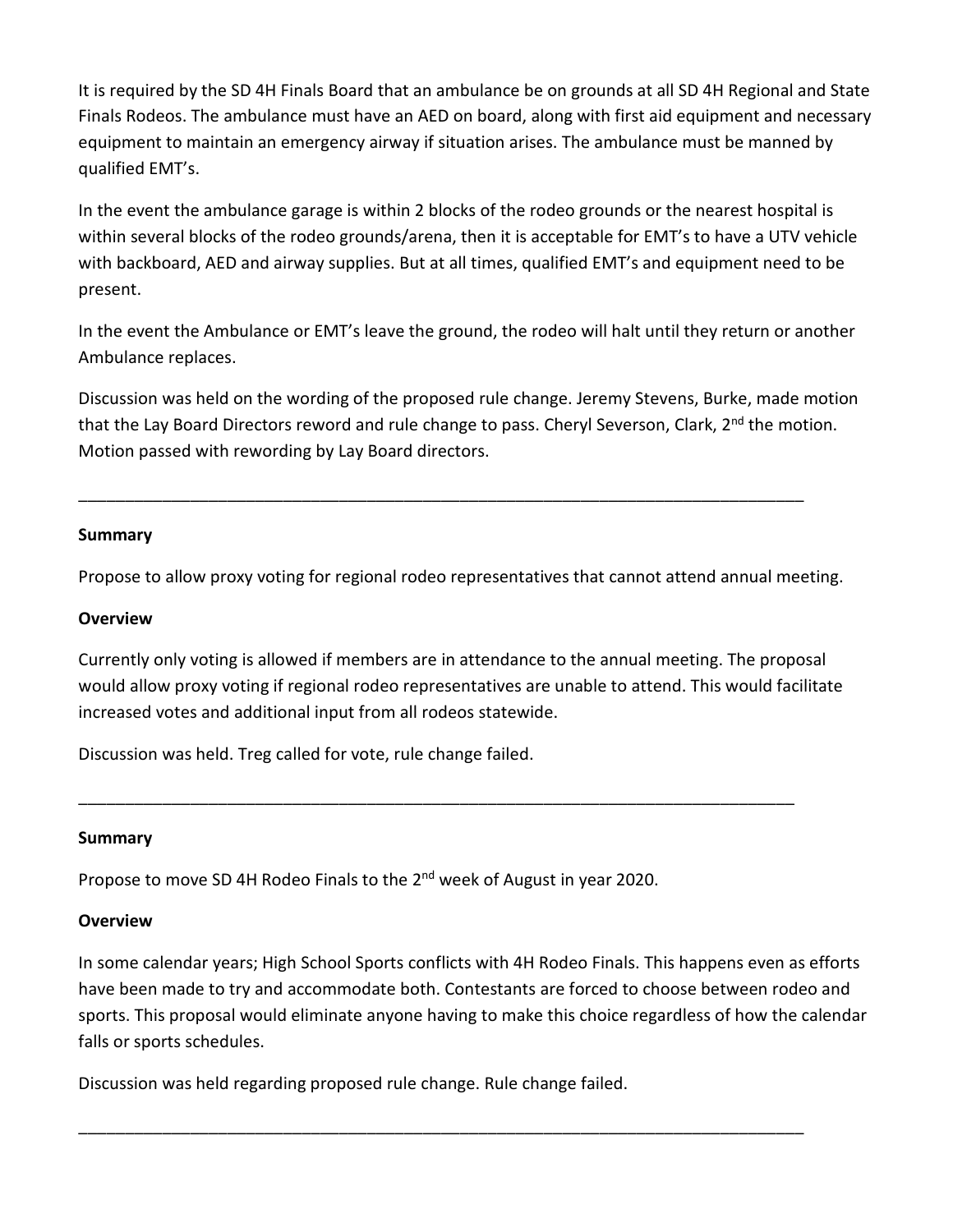#### **Summary**

Propose to start SD 4H Rodeo Finals on Saturday as opposed to Friday starting in year 2020.

#### **Overview**

In some calendar years; High school Sports conflicts with 4H Rodeo Finals. This happens even as efforts have been made to try to accommodate both. Contestants are forced to choose between rodeo and Sports. This proposal would eliminate anyone having to make this choice regardless of how the calendar falls or sports schedules.

#### **Proposed Schedule**

#### **Saturday**

10:00 am Ambassador Horsemanship 1:00 Ambassador Luncheon/Casey Tibbs Center 1:00-3:30 Contestant Registration/Stanley Co. Fairgrounds 4:00 Mandatory Contestant Meeting 5:00 First Rodeo Performance **Sunday** 8:00 am Contestant Registration and Cowboy Church 9:00 am Second Rodeo Performance 2:00 pm Scholarship Interviews 2:30-4:00 Special Needs Rodeo 4:00 pm Crowning of Ambassador 5:00 Third Rodeo Performance 9:30 pm Contestant Dance **Monday**

10:00 am Scholarship Presentation and Awards Fourth Rodeo Performance

Contestant & Family BBQ following the Final Performance

Discussion was held regarding proposed rule change. Mary Williams Pennington Co. made motion to amend the start year to 2021. Scott Healy, Sioux Empire 2<sup>nd</sup> motion. Bubby Ridings, Sioux Empire proposed rule change be voted on at the January 11, 2020. Jada Kraft, Dewey Co. 2<sup>nd</sup> motion. This rule change will now be presented with amendment to be voted on at January meeting.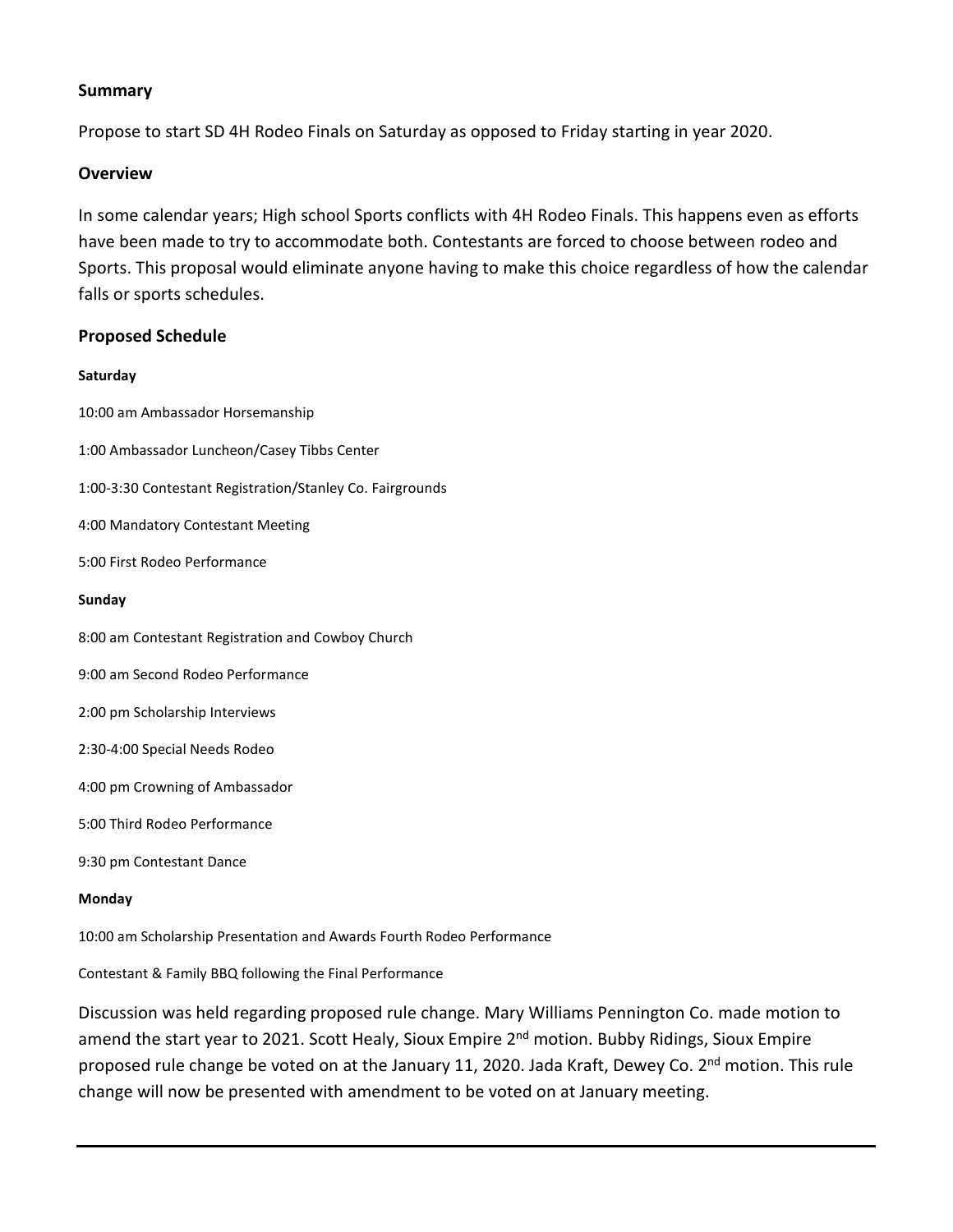## **Proposed change to SD 4-H Rodeo Policy and Procedures:**

Currently reads:

Page 5.

IV-2 Performance Time, Location and Fees

3. DRAWING POSITIONS Positions must be drawn randomly in all events. Positions may be computer drawn. There will be no Set Performances except for 4-H Livestock Showing.

## **Proposed change:**

3. DRAWING POSITIONS Positions must be drawn randomly in all events. Positions may be computer drawn. Once posted, the random draw can be altered with the Trade out rule. A contestant wishing to change their set performance can find a contestant in the same event who is in the opposite performance and request their draw spots to be switched. For exampls, John Doe in Sr. Calf Roping on Friday night and Sunday morning, can trade with Jake Doe in Sr. Calf Roping on Saturday am and Saturday pm. Requests to trade must be emailed to secretary within 24 hours of the draw being posted. Both contestants must email secretary their permission before draw will be changed. A change will only be allowed if there is a trade able to be made. In the event a contestant cannot find someone to trade performances with or both contestants wanting a trade do not meet the time deadline which is exactly 24 hours, then no trade will be made and the Contestant will keep their original draw. NO EXCEPTIONS.

Discussion was held regarding the trade out rule. Treg called for vote of proposed rule change. Rule change passed by 2 votes.

## **2019 South Dakota 4-H Rodeo Rule Change Proposal:**

## **Regional 4-H Rodeos must offer Dally Team Roping for the Junior Division (Age 8-13, as of January 1) during the 2020 4-H Rodeo Season**

## **Open to both Boys and Girls and the same following rules as the senior division would apply:**

Dally Team Roping (45-second time limit)

Contest will start from behind a barrier. A 10-second penalty will be assessed for breaking the barrier. The steer belongs to the roper after he crosses deadline, regardless of what happens, with one exception: if the steer gets out of the arena, a flag will be dropped and the roper gets the steer back lap and tap with the time added that was taken when the steer left the arena. The team roper behind the barrier must throw the first loop at the head.

The animal belongs to the contestant when he calls for him, regardless of what happens, except in the case of a mechanical failure.

Each contestant will be allowed to carry just one rope. Each team is allowed three throws in all. Roping steers without turning loose of the loop will be considered no catch. The roper must dally to stop the steer. No tied ropes are allowed.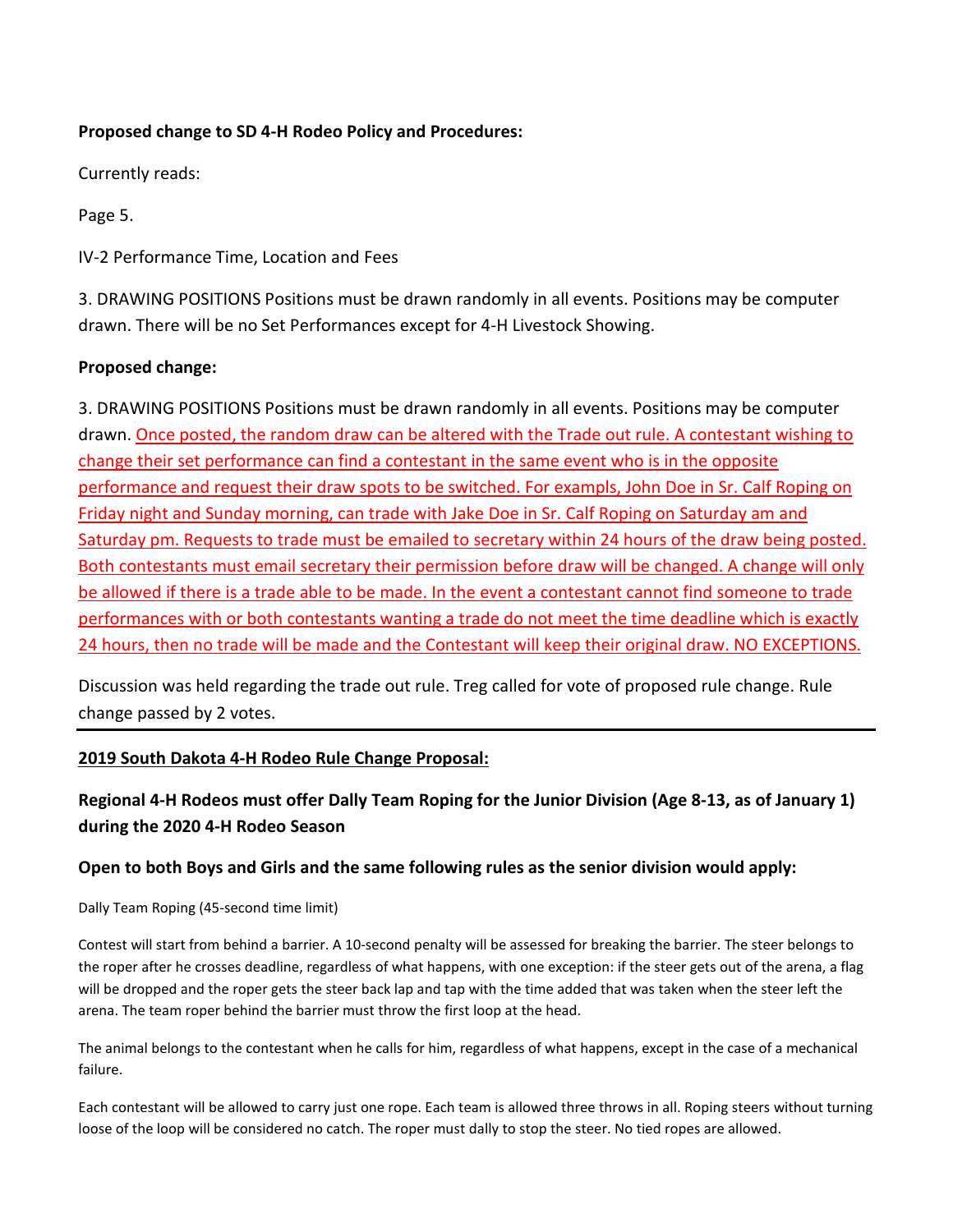Time will be taken when the steer is roped and both horses are facing the steer in line with ropes dallied and tight. The steer must be standing up when roped by head or heels.

All changes in lists of roping order to split horses and so on must be made before ay stock for that event is loaded in chutes. After the stock is loaded a roper must rope in the order listed.

A steer must not be handled roughly at any time, and ropers may be disqualified if, in the opinion of the field judge, they have done so intentionally.

A broken rope, dropped rope, or dismounting will be considered no time, regardless of whether time has been taken or not.

If steer is roped by one horn, a roper is not allowed to ride up and put a rope over the other horn or head with his hand.

If the heeler ropes a front foot or feet in the heel loop, this is a foul catch. Neither contestant may remove the front foot or feet from the loop by hand. However, should the front foot or feet come out of the heel loop by the time the field judge drops his flag, time will be counted.

In case the field judge flags out a team that legally has one or more loops coming, the judge may give the same steer back lap and tap, and a 5-second penalty will be assessed for each loop already thrown.

There shall be two timers, a barrier judge, and a field judge, time to be taken between two flags. Arena conditions will determine score, and length of score is set by the arena director and time event director or spokesman, if present.

Animals used for this event should be inspected and objectionable one eliminated.

Neck ropes must be tied with string. No metal snaps or hardware shall be used on neck ropes in the timed events. An adjustable slide shall be used on all neck ropes for cattle used in the timed events.

#### Legal Catches:

There will only be three legal head catches.

- 1) Head or both horns.
- 2) Half a head.
- 3) Around the neck.

If the hondo passes over one horn and the loop over the other, the catch is illegal.

Any heel catch behind both shoulders is legal if the rope goes up the heels.

One hind foot receives a 5-second fine.

If the loop crosses itself in a head catch, it is illegal.

This does not include heel catches.

A dally team roper can only enter once. He or she must qualify in team roping at an approved 4-H rodeo to enter the State Finals Contest. He or she may pick a partner who has qualified.

The new partner must use this as one of his or her events. The points must be doubled and divided 50-50 between header and heeler. There shall be a 45-second time limit.

Discussion was held and Will Haugen presented several pro and con statements regarding adding this event. Treg called for vote on proposed rule change. Passed.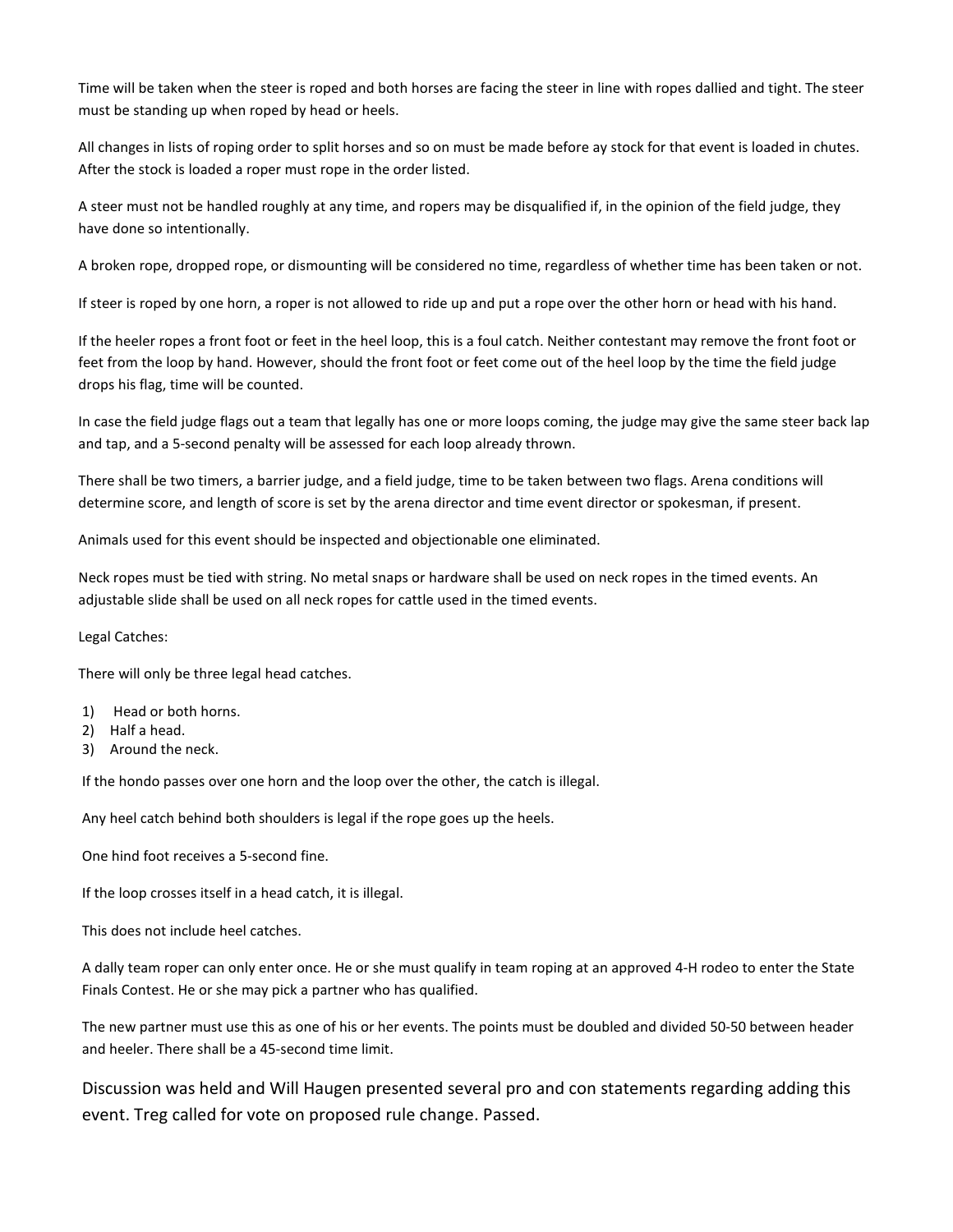## **Election of 2020 Lay Board Officers**

Jeremy Stevens nominated Treg Cowan for President. Kenny Hoffman second the nomination. Treg Cowan was voted in as President.

Tyson Paxton nominated Donny Bergeson as Vice President, Dean Moncur second the nomination. Donny Bergeson was voted in as Vice President.

Teri Henniger nominated Kathy Monnens as secretary, Donny Bergeson second. Kathy was voted in as secretary.

Tyson Paxton nominated Dean Moncur as Director at Large. Tom Heitsch second. Dean was voted in as Director at Large.

Tyson Paxton as President of the SD Finals board will serve as the other director.

Treg Cowan brought up some concerns with team roping He clarified that at a regional rodeo a contestant can only be entered into the team roping 1 time. (Cannot head on one run and heel on another or head/heel for two different headers/heelers.)

He also brought up stock draw and the need for contestants to be sure to verify that the correct draw animal is used in their run.

It was also brought up, especially for rodeos held early in the year, to be sure to verify contestants that enter are listed on the Eligibility List. If they do not appear, contact the state secretary to verify eligibility before entering them into the rodeo. If they are not on the Eligible List they will not be allowed to rodeo.

John Keimig also brought up insurance issues. If a contestant is injured at a regional rodeo, he urged rodeos committees to be sure to get a statement completed with details at the time. Don't wait and try to recall what took place.

Kasey Hanson made motion for meeting to adjourn, Jada Kraft second the motion. Motion carried.

The next Lay Board meeting will be held January 11, 2020 with the annual meeting to be held on October 31, 2020.

Respectfully submitted, Kathy Monnens **Secretary** 

#### BAREBACK STEER RIDING

#### I. General Rules:

- 1. Contestant is not to use sharp spurs.
- 2. Contestant will have the right to call judges to pass on whether or not animal is properly flanked to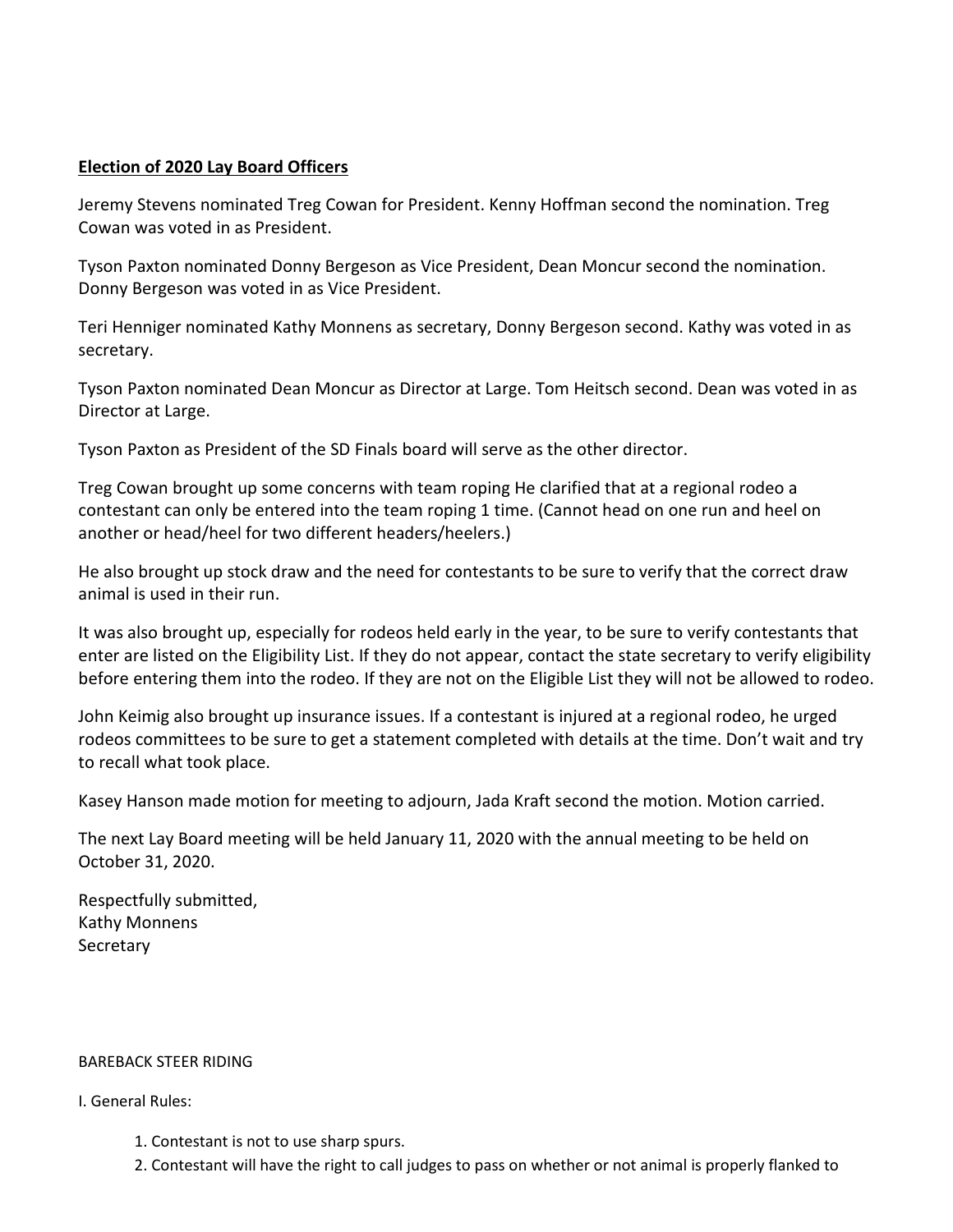buck the best of his ability.

3. Fall – If chest or brisket, belly, side or rump contacts the ground animal will be considered fallen. Knee is not considered fallen.

4. No contestant will ride two head in the same event during a performance except for re-rides.

5. Contestants may pull riggings from either side.

6. Contestant must compete on stock drawn for them. In the event of a mistake, stock drawn for must be run during that performance and only that time or score taken.

7. Steers or heifers weighing 600 – 900 lbs. should be used for this event. Horns must be tipped to at least the size of a half dollar. Bulls are not to be used.

II. Time Limit:

- 1. Animal must be ridden for 6 seconds.
- 2. Time to start when the animal's inside front shoulder passes the plane of the chute.

III. Event Rules:

1. This event is open to boys only.

2. To qualify, the rider must have spurs over the break of the shoulders and touching animal when animal's front feet hit the ground on its initial move out of the chute.

3. Contestants will have the right to call judges to pass on whether or not animal is properly flanked and cinched.

4. Rigging must lie flat on animal's back while rigging is being cinched.

5. Stock contractor may call on judge to pass on whether rigging is being set or cinched in a manner that might hurt animal's back.

6. Judges may require contestant to take his hand out of rigging after a animal is cinched. If handhold is too tight, rigging will be declared illegal. Stock contractor may request to take such action.

7. One arm must be free at all times.

8. The judge on the latch side of the chute gate shall serve as a back-up timer in the bareback riding event or a person assigned by the Arena Director may serve as the back-up timer. The judge's stopwatch reading shall be used as a means of verification when the length of the qualified ride is in question. The judge shall stop his watch when, in his opinion, the contestant has been disqualified for any reason, or when he hears the whistle or horn, whichever comes first. In either instance, the judge will refer to his watch for a time verification on each ride. In any instance where the time is six seconds or more on the judge's watch, the contestant shall be entitled to a marking without penalty. In the instance the whistle blows before the six seconds, the judge must go with the whistle.

## IV. Scoring and Penalties:

1. Ride and animal to be marked separately.

2. Mark the ride according to how much the contestant spurs the animal.

3. Figures used in making the riding events shall range from 1 to 25 on both bucking animal and contestant and use the full spread.

4. If a animal stalls coming out of the chute, either judge may tell contestant to take his feet out of the animal's neck and first jump qualification will then be waived.

5. Contestant shall receive no score for not following judges' instructions to take feet from neck of animal stalled in chute.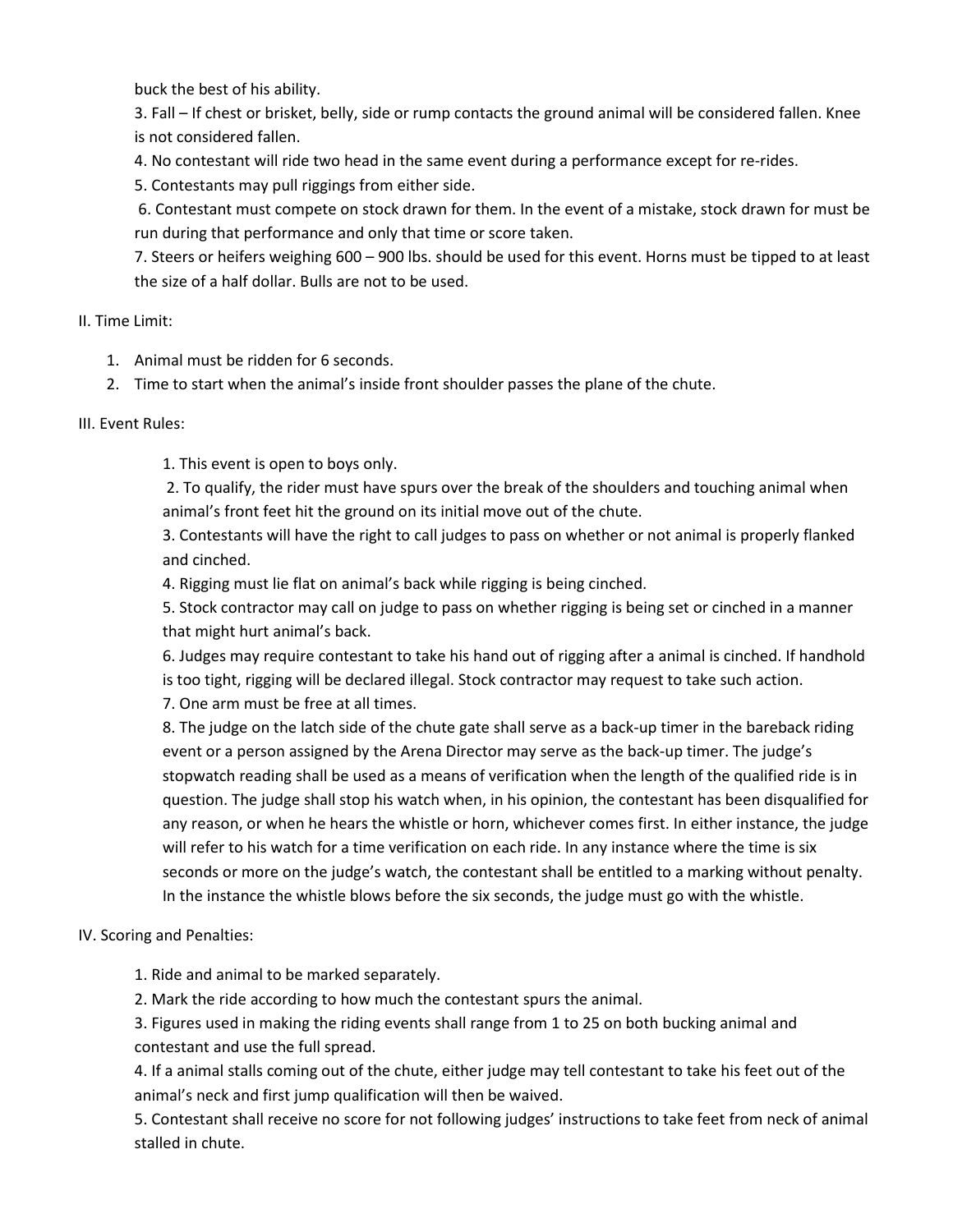6. If the rigging comes off animal, touching anything with free hand or if contestant is bucked off, contestant will receive a no score.

7. In the opinion of the judges, if a contestant is riding with rowels too sharp or riding with locked rowels, he will receive a no score.

8. Contestant will be disqualified for taking any kind of finger tuck, or finger wrap.

9. Judges may disqualify contestant who has been advised he is next to go if he is not above the animal with his glove on when previous animal leaves the arena.

### V. Re-rides:

1. The matter of re-rides shall be decided by the judges.

2. Contestants shall not influence the judges by asking for a re-ride at any time.

3. If re-ride is given, judge shall inform the contestant immediately of his marking and an option of a reride.

4. Contestant may refuse re-ride and take his marking.

5. Contestant must make his decision immediately.

6. No re-ride will be given due to faulty or broken equipment furnished by contestant in any event.

7. If an animal that is drawn for a re-ride is already drawn for another contestant in the same go-round, the contestant with the animal drawn will take it before the man who draws the animal for a re-ride.

8. If animal that is drawn for a re-ride is already drawn for another contestant in a later go-round, the contestant with the re-ride in the prior go-round will take the animal first.

9. When a final head is to be ridden in the riding events, at least two additional head of stock will be available for re-rides.

10. Re-rides may be given only when stock fails to break, stops, or fouls the rider.

11. If, in the opinion of the judges, a rider makes two honest efforts to get out on a chute-fighting animal and is unable to do so, he may have a re-ride drawn for.

12 Contestants who are fouled at chute and declare will be entitled to re-ride at judge's discretion, or the spurring out rule may be waived.

13. If animal falls down out of chute, contestant will be entitled to a reride at the discretion of the judges.

14. If animal loses flank, fails to break, stops, or fouls rider, rider may take same animal back, providing stock contractor is willing, or he may have re-ride drawn.

15. If an animal that runs off is already drawn for another contestant, that contestant must take the animal already drawn.

16. If that is the second consecutive time the animal has run off, he must be taken out of the draw and an animal drawn for the contestant out of the re-rides.

17. If the pickup man or horse comes in contact with bucking animal before qualified time has elapsed, reride will be given on same animal drawn. Only exception to this rule is if it is that rodeo's last day. The last day, contestant may have same animal back if stock contractor is willing, or re-ride drawn if requested. If stock contractor is not willing, re-ride will be drawn.

18. A contestant will have the option of a re-ride if the flank comes off the animal and the contestant has completed a qualified ride up to the point of the flank coming off.

## VI. Equipment

1. Riding to be done with one-handed rigging and contestant must supply own rigging.

2. Rigging shall be leather and shall not be more than ten (10) inches in width at the handhold and not over six (6) inches wide at the "D" ring. Latigo cannot be blocked in the "D" ring. Riggings will use a